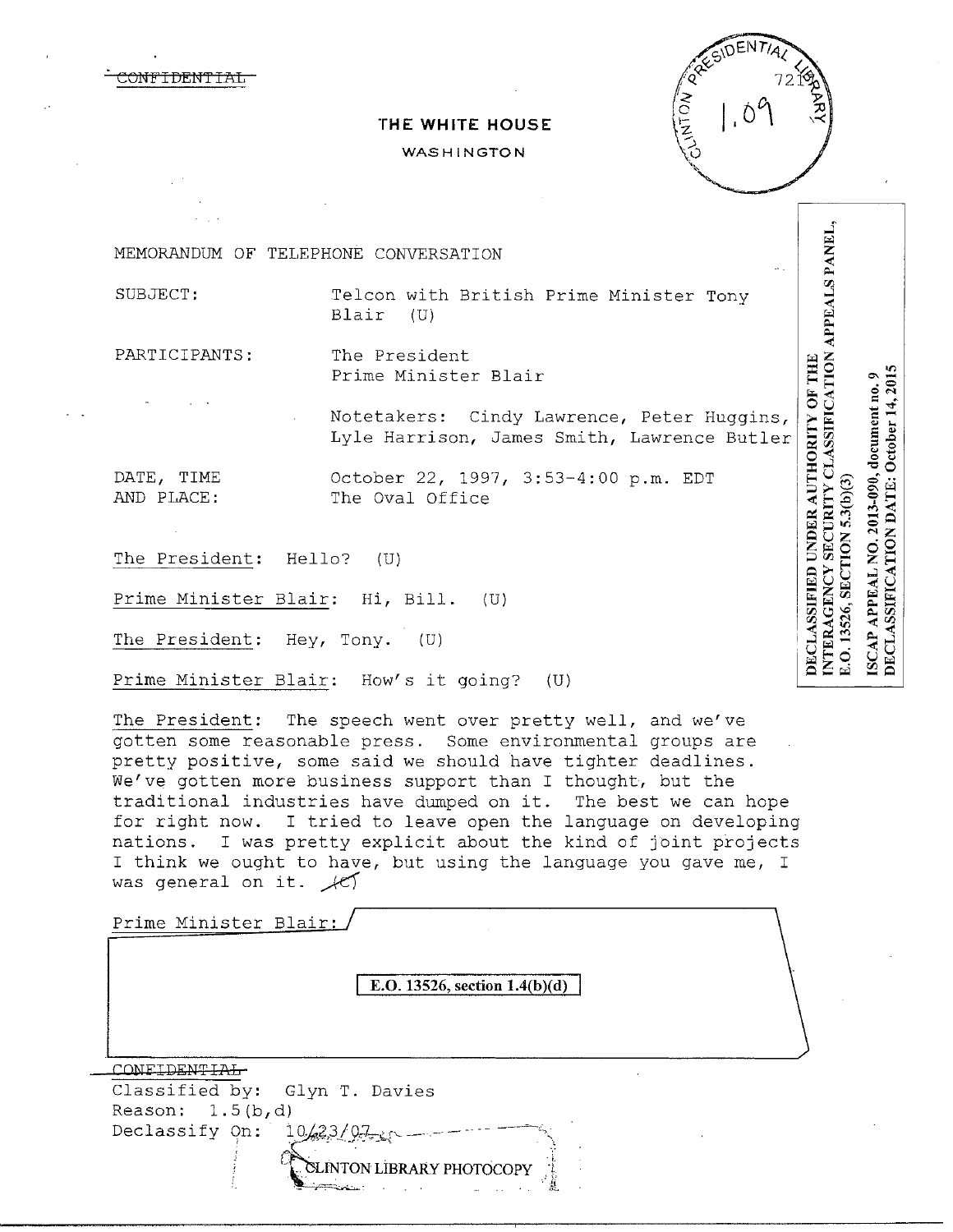## E.O. 13526, section 1.4(b)(d)

The President: Well, I don't know. We'll have to see how we do here.  $\cancel{\varnothing}$ 

Prime Minister Blair:

E.O. **13526, section 1.4(b)(d)** 

The President: Do you know when he'll be here?  $#E^+$ 

Prime Minister Blair: I'm not sure; in the next few days, I think.  $\leftarrow$ 

The President: Have him check in with Sandy Berger.  $-\left(\epsilon\right)$ 

Prime Minister Blair:

E.O. 13526, section 1.4(b)(d)

The President: Good, we will work with John and see what we can  $\overline{\text{do. }\mathcal{K}}$ 

Prime Minister Blair: **E.O.** 13526, section  $1.4(b)(d)$ 

| - الكتيمي<br><b>CLINTON LIBRARY PHOTOCOPY</b> |
|-----------------------------------------------|